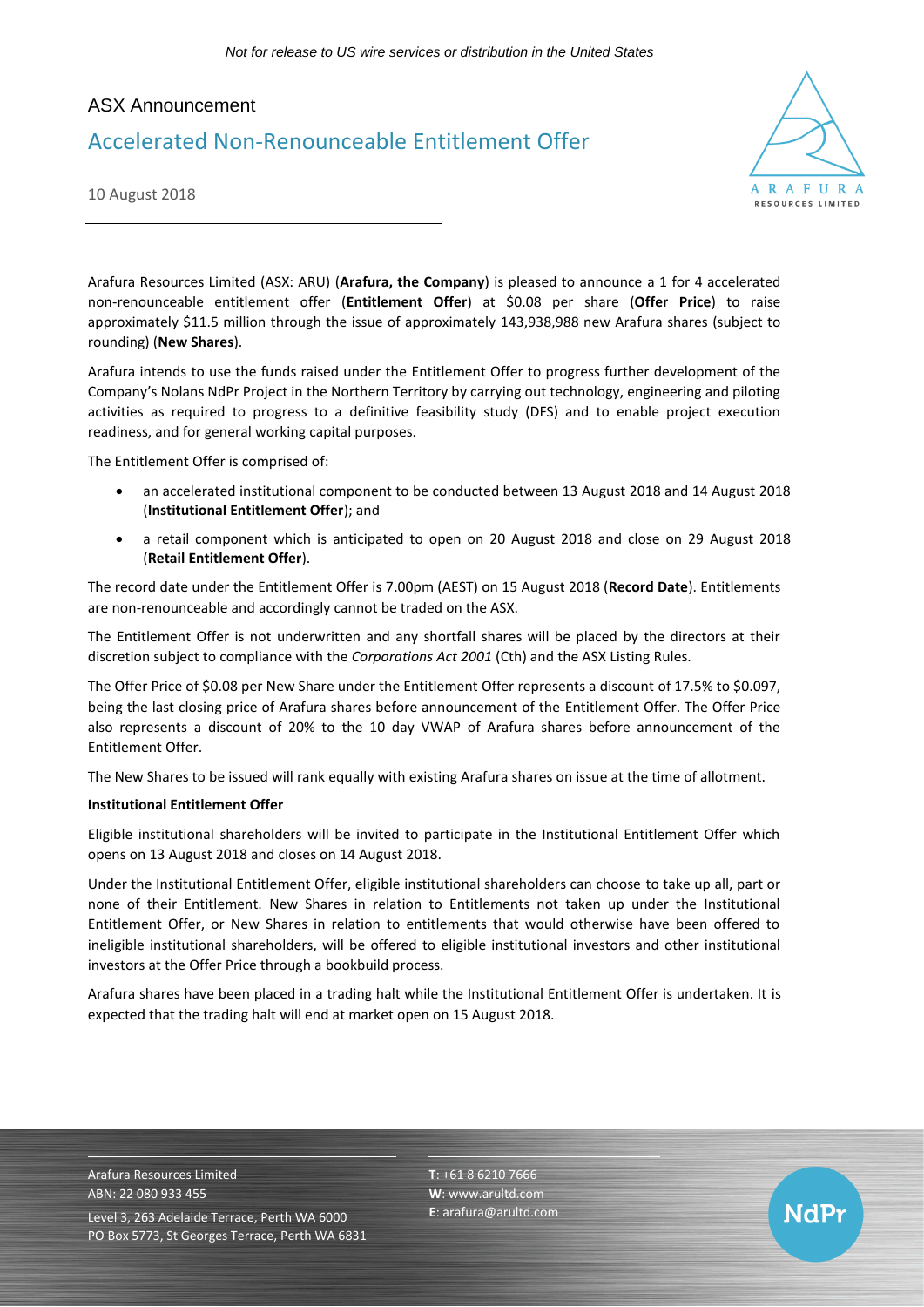## **Accelerated Non-Renounceable Entitlement Offer**



New Shares under the Institutional Entitlement Offer are expected to be issued on 22 August 2018. Arafura will, upon issue of the New Shares under the Institutional Entitlement Offer, seek quotation of the New Shares on ASX.

### **Retail Entitlement Offer**

Eligible retail shareholders with a registered address in Australia or New Zealand as at the Record Date (**Eligible Retail Shareholders**), have the opportunity to take up their entitlement of New Shares at the Offer Price, on the terms and conditions outlined in the Retail Offer Booklet to be sent to Eligible Retail Shareholders on or around 20 August 2018. The Retail Entitlement Offer is anticipated to close on 29 August 2018.

Eligible Retail Shareholders can choose to take up all, part, or none of their Entitlements. Furthermore, the Retail Entitlement Offer will include a top up facility under which Eligible Retail Shareholders who take up their Entitlement in full may also apply for additional shares in the Retail Entitlement Offer that were not taken up by other Eligible Retail Shareholders. There is no guarantee that applicants under the top up facility will receive all or any of the additional shares for which they apply.

New Shares under the Retail Entitlement Offer are expected to be issued on 6 September 2018. Arafura will, upon issue of the New Shares under the Retail Entitlement Offer, seek quotation of the New Shares on ASX.

Please note that Shareholders with a registered address outside Australia or New Zealand on the Record Date are ineligible to participate in the Retail Entitlement Offer.

| <b>Event</b>                                                                                   | <b>Date</b>                      |
|------------------------------------------------------------------------------------------------|----------------------------------|
| Announcement of the Entitlement Offer                                                          | 10 August 2018                   |
| Institutional Entitlement Offer opens                                                          | 13 August 2018                   |
| Institutional Entitlement Offer closes                                                         | 14 August 2018                   |
| Shares recommence trading on ASX on an "ex-entitlement" basis                                  | 15 August 2018                   |
| Record Date for the Entitlement Offer                                                          | 7.00pm (AEST) 15 August<br>2018  |
| Retail Entitlement Offer opens                                                                 | 20 August 2018                   |
| Retail Offer Booklet despatched                                                                | 20 August 2018                   |
| Settlement of New Shares issued under the Institutional Entitlement<br>Offer                   | 21 August 2018                   |
| Allotment and normal trading of New Shares issued under the<br>Institutional Entitlement Offer | 22 August 2018                   |
| Retail Entitlement Offer closes (Retail Closing Date)                                          | 5.00 pm (AEST) 29 August<br>2018 |
| Allotment of New Shares under the Retail Entitlement Offer                                     | 5 September 2018                 |
| New Shares issued under the Retail Entitlement Offer commence<br>trading on ASX                | 6 September 2018                 |
| Despatch to Shareholders of holding statements under the Retail<br><b>Entitlement Offer</b>    | 7 September 2018                 |

#### **Key dates**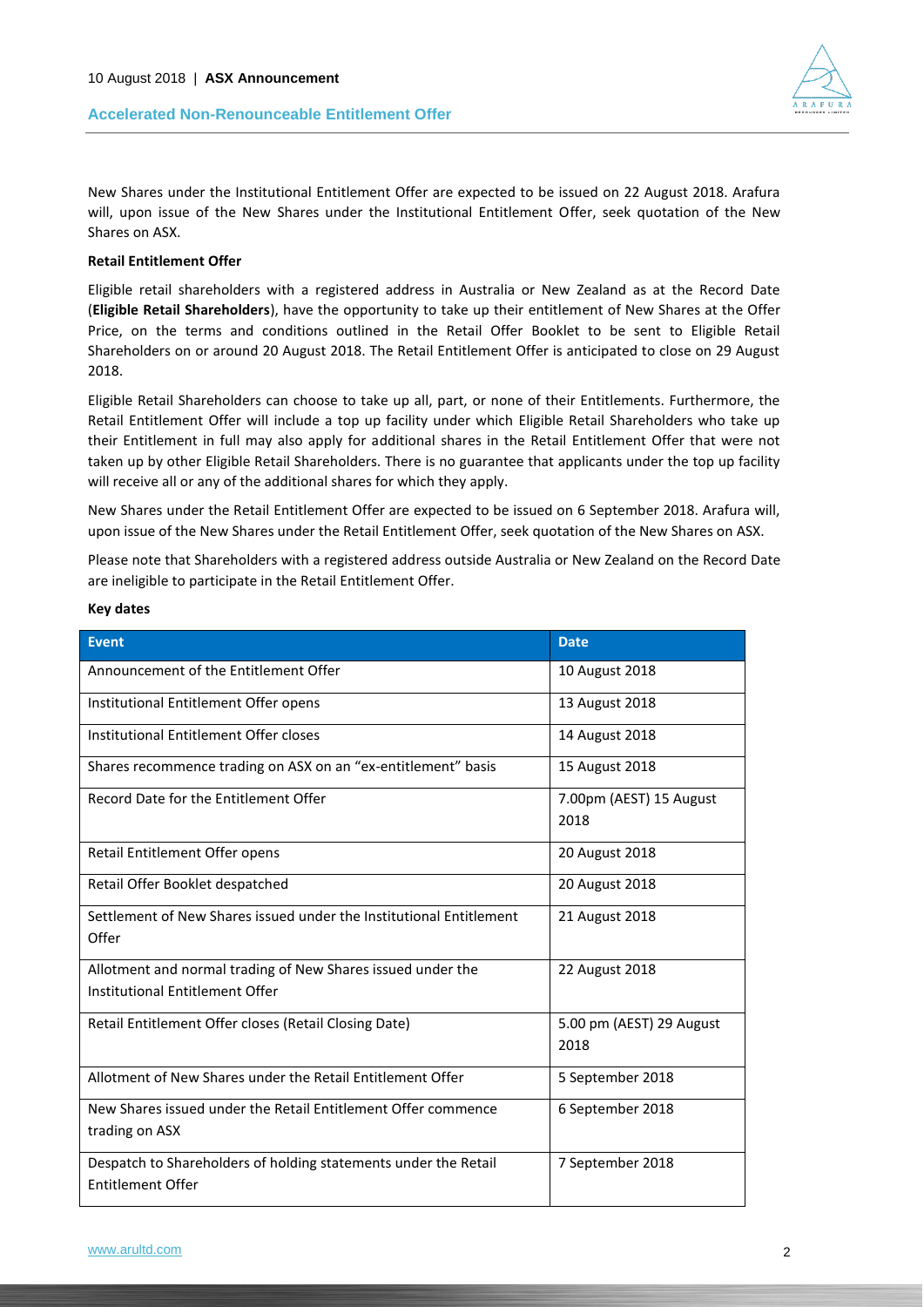# **Accelerated Non-Renounceable Entitlement Offer**

All dates and times referred to are based on Australian Eastern Standard Time and are subject to change. ARU reserves the right to vary these dates or to withdraw the Entitlement Offer at any time.

#### **Retail Investor Enquiries**

For further information in regard to the Retail Entitlement Offer, please contact the Arafura Shareholder Information Line on 1300 494 861 (local call cost within Australia) or +61 1300 494 861 (from outside Australia) at any time between 8.30am and 5.30pm (AEST), Monday to Friday (excluding public holidays).

Nothing contained in this announcement constitutes investment, legal, tax or other advice. You should make your own assessment and take independent professional advice in relation to the information and any action on the basis of the information.

#### **Further Information**

Johnson Winter & Slattery is acting as legal adviser to Arafura.

Origin Securities Pty Ltd and Amvest Capital Inc (acting through Mann Mann Jensen Partners LP) have been appointed as managers of the Institutional Entitlement Offer and book runners to the Institutional Entitlement Offer.

Further details about the Entitlement Offer are contained in a separate investor presentation lodged with the ASX today.

#### **ENDS**

| <b>Further comment and information</b>                                     |                 |  |
|----------------------------------------------------------------------------|-----------------|--|
| Gavin Lockyer, Managing Director                                           | +61 8 6210 7666 |  |
| Peter Sherrington, Chief Financial Officer and<br><b>Company Secretary</b> | +61 8 6210 7666 |  |